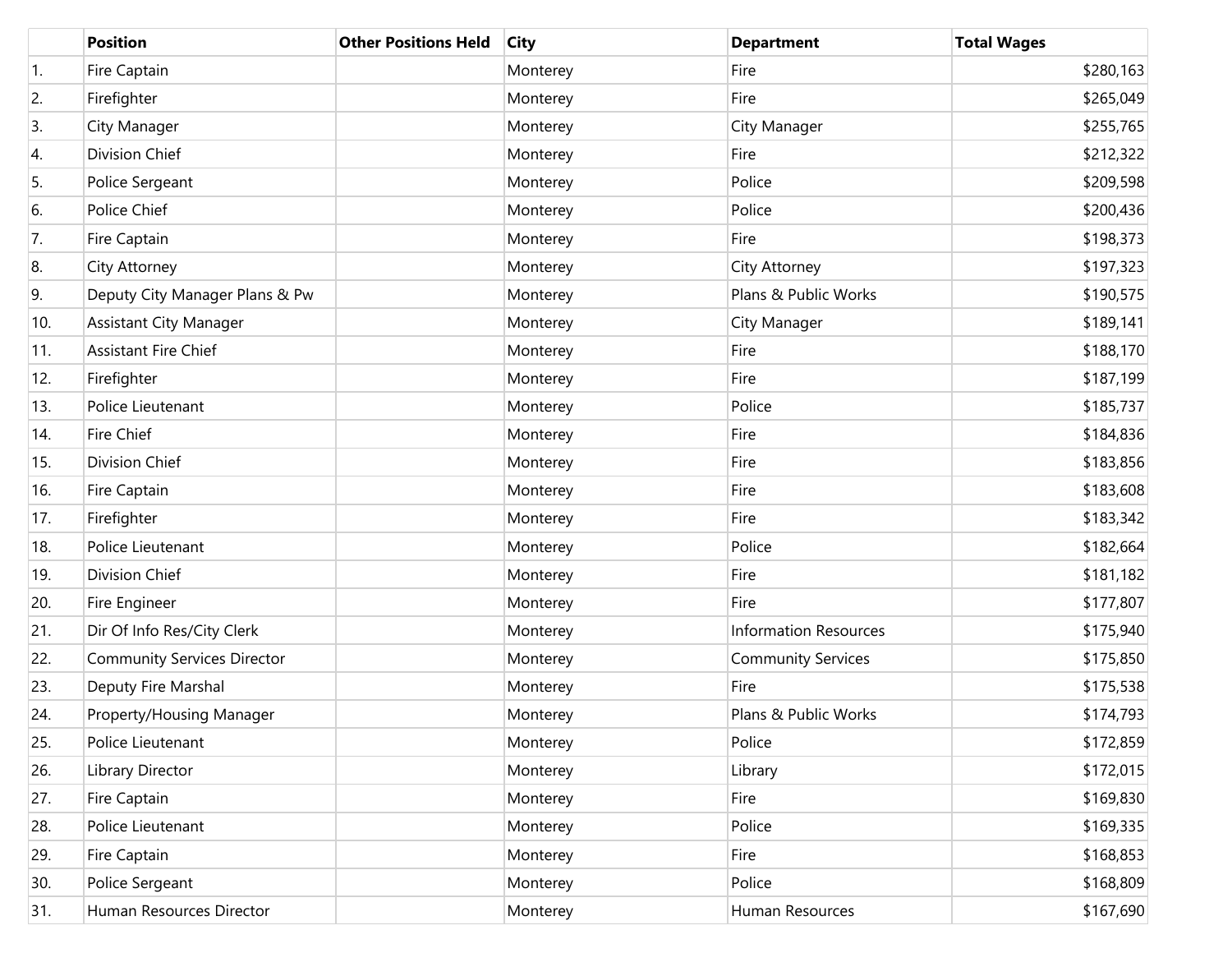| 32. | Police Sergeant                            | Monterey | Police                    | \$167,284 |
|-----|--------------------------------------------|----------|---------------------------|-----------|
| 33. | Fire Captain                               | Monterey | Fire                      | \$166,965 |
| 34. | Chief Of Inspect Services/Building<br>Off. | Monterey | Plans & Public Works      | \$165,465 |
| 35. | Principal Engineer                         | Monterey | Plans & Public Works      | \$165,100 |
| 36. | Fire Engineer                              | Monterey | Fire                      | \$163,825 |
| 37. | Fire Engineer                              | Monterey | Fire                      | \$163,398 |
| 38. | Fire Captain                               | Monterey | Fire                      | \$161,424 |
| 39. | Fire Engineer                              | Monterey | Fire                      | \$161,144 |
| 40. | Firefighter                                | Monterey | Fire                      | \$160,064 |
| 41. | <b>City Traffic Engineer</b>               | Monterey | Plans & Public Works      | \$159,829 |
| 42. | Fire Captain                               | Monterey | Fire                      | \$158,980 |
| 43. | Firefighter                                | Monterey | Fire                      | \$157,662 |
| 44. | Police Sergeant                            | Monterey | Police                    | \$157,261 |
| 45. | Finance Director                           | Monterey | Finance                   | \$156,862 |
| 46. | Fire Engineer                              | Monterey | Fire                      | \$155,489 |
| 47. | City Engineer                              | Monterey | Plans & Public Works      | \$155,405 |
| 48. | Rec & Comm. Services Manager               | Monterey | <b>Community Services</b> | \$154,161 |
| 49. | Senior Engineer                            | Monterey | Plans & Public Works      | \$153,868 |
| 50. | Fire Captain                               | Monterey | Fire                      | \$153,791 |
| 51. | Sports Center Manager                      | Monterey | <b>Community Services</b> | \$150,942 |
| 52. | Fire Captain                               | Monterey | Fire                      | \$150,852 |
| 53. | Police Sergeant                            | Monterey | Police                    | \$149,843 |
| 54. | Fire Engineer                              | Monterey | Fire                      | \$149,810 |
| 55. | Police Sergeant                            | Monterey | Police                    | \$149,678 |
| 56. | Fire Captain                               | Monterey | Fire                      | \$149,316 |
| 57. | Police Officer                             | Monterey | Police                    | \$149,243 |
| 58. | Finance Director                           | Monterey | Finance                   | \$148,928 |
| 59. | Police Sergeant                            | Monterey | Police                    | \$148,423 |
| 60. | Fire Captain                               | Monterey | Fire                      | \$148,086 |
| 61. | Fire Captain                               | Monterey | Fire                      | \$147,639 |
| 62. | Harbormaster                               | Monterey | <b>Community Services</b> | \$147,558 |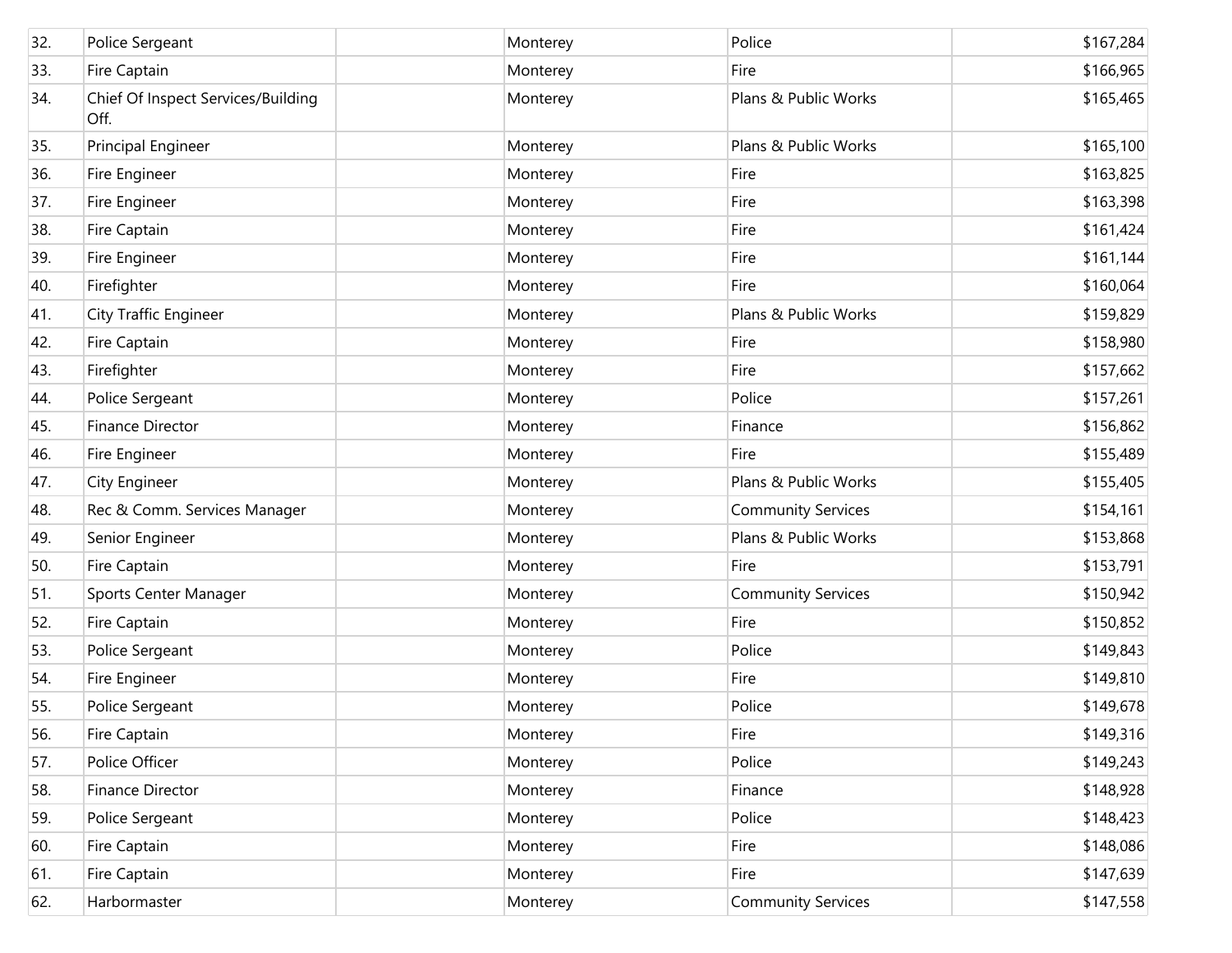| 63. | General Services Superintendent | Monterey | Plans & Public Works         | \$147,100 |
|-----|---------------------------------|----------|------------------------------|-----------|
| 64. | Police Officer                  | Monterey | Police                       | \$145,542 |
| 65. | Fire Engineer                   | Monterey | Fire                         | \$145,318 |
| 66. | Parking Superintendent          | Monterey | <b>Community Services</b>    | \$143,571 |
| 67. | Assistant City Attorney         | Monterey | City Attorney                | \$143,223 |
| 68. | Fire Captain                    | Monterey | Fire                         | \$143,186 |
| 69. | Fire Engineer                   | Monterey | Fire                         | \$142,795 |
| 70. | Police Officer                  | Monterey | Police                       | \$142,133 |
| 71. | Fire Captain                    | Monterey | Fire                         | \$142,132 |
| 72. | Fire Engineer                   | Monterey | Fire                         | \$141,608 |
| 73. | Fire Engineer                   | Monterey | Fire                         | \$140,690 |
| 74. | Principal Engineer              | Monterey | Plans & Public Works         | \$140,540 |
| 75. | Fire Engineer                   | Monterey | Fire                         | \$138,157 |
| 76. | Police Officer                  | Monterey | Police                       | \$137,548 |
| 77. | Fire Engineer                   | Monterey | Fire                         | \$136,963 |
| 78. | Information Solutions Manager   | Monterey | <b>Information Resources</b> | \$136,263 |
| 79. | Firefighter                     | Monterey | Fire                         | \$135,905 |
| 80. | Firefighter                     | Monterey | Fire                         | \$135,815 |
| 81. | Police Officer                  | Monterey | Police                       | \$135,692 |
| 82. | Fire Captain                    | Monterey | Fire                         | \$135,684 |
| 83. | Police Officer                  | Monterey | Police                       | \$134,088 |
| 84. | Police Officer                  | Monterey | Police                       | \$133,119 |
| 85. | Firefighter                     | Monterey | Fire                         | \$131,971 |
| 86. | Firefighter                     | Monterey | Fire                         | \$131,937 |
| 87. | Senior Planner                  | Monterey | Plans & Public Works         | \$131,735 |
| 88. | Police Officer                  | Monterey | Police                       | \$131,636 |
| 89. | Fire Engineer                   | Monterey | Fire                         | \$131,607 |
| 90. | Fire Captain                    | Monterey | Fire                         | \$130,833 |
| 91. | Police Officer                  | Monterey | Police                       | \$130,722 |
| 92. | Fire Captain                    | Monterey | Fire                         | \$130,706 |
| 93. | Chief Planning Eng & Env Comp   | Monterey | Plans & Public Works         | \$129,526 |
| 94. | Fire Captain                    | Monterey | Fire                         | \$128,740 |